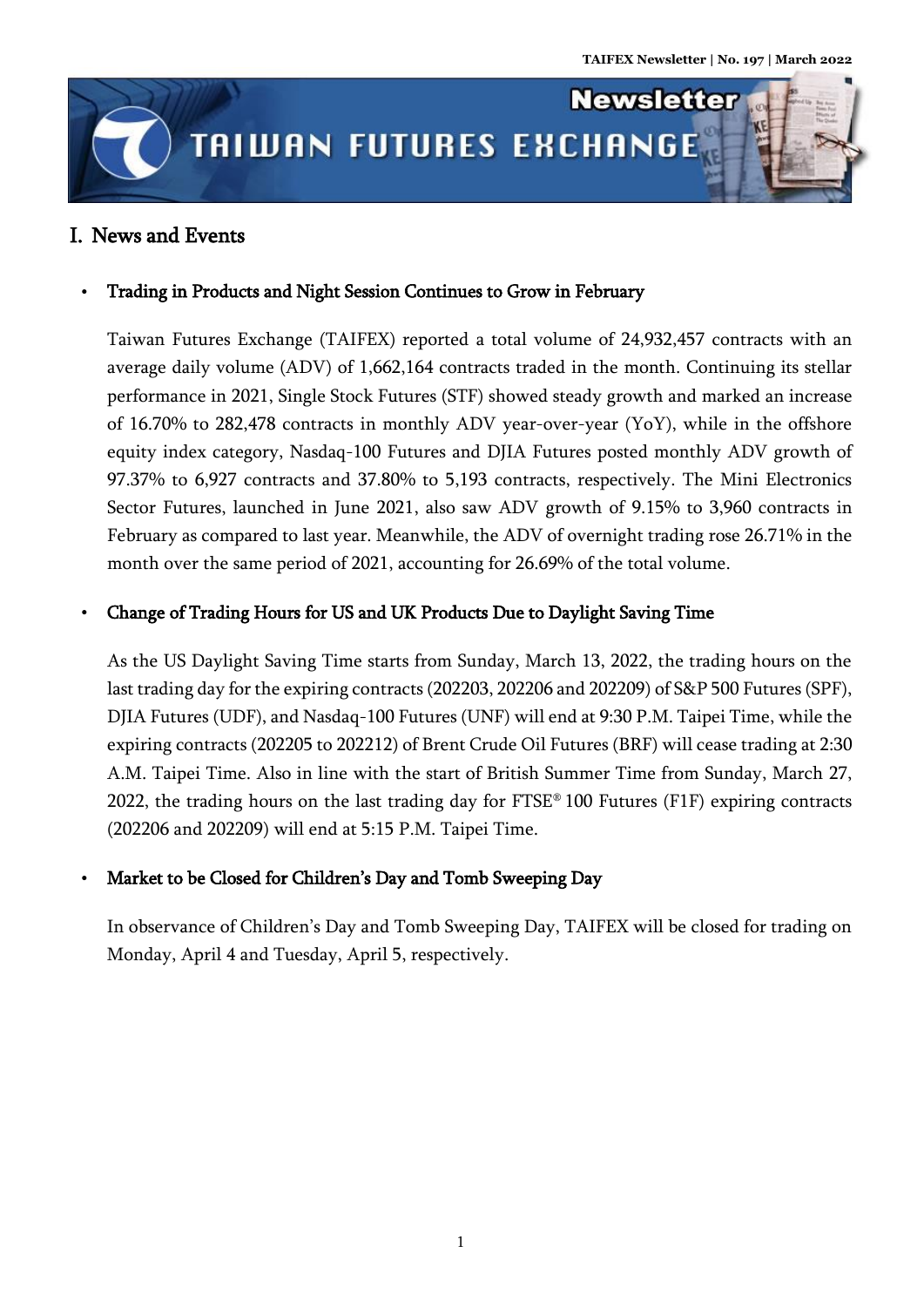ı.

# II.Statistics

# TAIFEX Trading Volume

| Contract                                  | <b>Ticker</b><br>Symbol  | <b>Monthly Volume</b> |       |                              |        | <b>YTD Volume</b> |       | <b>ADV</b> | Month-End        |
|-------------------------------------------|--------------------------|-----------------------|-------|------------------------------|--------|-------------------|-------|------------|------------------|
|                                           |                          | <b>Feb 2022</b>       |       | <b>Feb 2021</b>              |        | <b>Feb 2022</b>   |       | Jan-Feb    | O <sub>I</sub>   |
|                                           |                          |                       |       |                              |        |                   |       | 2022       | <b>Feb 2022</b>  |
| <b>Index Futures</b>                      | $\mathcal{T}\mathcal{X}$ | 2,666,907             | 10.7% | 2,880,532                    | 12.7%  | 5,829,981         | 10.6% | 176,666    | 78,923           |
|                                           | <b>MTX</b>               | 4,634,388             | 18.6% | 4,346,263                    | 19.2%  | 9,850,823         | 17.9% | 298,510    | 61,334           |
|                                           | TE                       | 41,164                | 0.2%  | 42,154                       | 0.2%   | 96,304            | 0.2%  | 2,918      | 2,399            |
|                                           | ZEF                      | 59,396                | 0.2%  |                              |        | 147,921           | 0.3%  | 4,482      | 1,648            |
|                                           | TF                       | 28,172                | 0.1%  | 27,994                       | 0.1%   | 68,884            | 0.1%  | 2,087      | 2,595            |
|                                           | <b>ZFF</b>               | 11,177                | 0.0%  |                              |        | 26,700            | 0.0%  | 809        | 750              |
|                                           | XIF                      | 2,289                 | 0.0%  | 3,960                        | 0.0%   | 6,661             | 0.0%  | 202        | 145              |
|                                           | <b>GTF</b>               | 1,268                 | 0.0%  | 1,391                        | 0.0%   | 2,912             | 0.0%  | 88         | 109              |
|                                           | G <sub>2F</sub>          | 2,206                 | 0.0%  | 11,530                       | 0.1%   | 4,215             | 0.0%  | 128        | 138              |
|                                           | T5F                      | 111                   | 0.0%  | 1,359                        | 0.0%   | 384               | 0.0%  | 12         | 33               |
|                                           | TJF                      | 2,525                 | 0.0%  | 1,519                        | 0.0%   | 6,452             | 0.0%  | 196        | 108              |
|                                           | <b>SPF</b>               | 3,097                 | 0.0%  | 4,941                        | 0.0%   | 7,552             | 0.0%  | 229        | 573              |
|                                           | <b>UDF</b>               | 77,892                | 0.3%  | 48,988                       | 0.2%   | 147,899           | 0.3%  | 4,482      | 1,454            |
|                                           | <b>UNF</b>               | 103,905               | 0.4%  | 45,625                       | 0.2%   | 224,179           | 0.4%  | 6,793      | 4,673            |
|                                           | <b>BTF</b>               | 440                   | 0.0%  | 793                          | 0.0%   | 547               | 0.0%  | 17         | 12               |
|                                           | E4F                      | 1,335                 | 0.0%  | 731                          | 0.0%   | 2,364             | 0.0%  | 72         | 3                |
|                                           | F1F                      | 6,262                 | 0.0%  | 4,744                        | 0.0%   | 10,498            | 0.0%  | 318        | 373              |
| <b>Index Options</b>                      | <b>TXO</b>               | 12,962,019            | 52.0% | 11,999,998                   | 52.9%  | 29,915,856        | 54.4% | 906,541    | 473,765          |
|                                           | <b>TEO</b>               | 7,240                 | 0.0%  | 2,438                        | 0.0%   | 23,270            | 0.0%  | 705        | 1,640            |
|                                           | <b>TFO</b>               | 9,469                 | 0.0%  | 4,860                        | 0.0%   | 24,056            | 0.0%  | 729        | 1,637            |
| <b>Single Stock Futures</b>               | <b>STF</b>               | 4,237,166             | 17.0% | 3,146,624                    | 13.9%  | 8,474,243         | 15.4% | 256,795    | 503,277          |
| <b>Equity Options</b>                     | <b>STO</b>               | 4,307                 | 0.0%  | 9,908                        | 0.0%   | 12,044            | 0.0%  | 365        | 1,484            |
| Commodities<br><b>Futures and Options</b> | TGF                      | 4,139                 | 0.0%  | 4,658                        | 0.0%   | 8,974             | 0.0%  | 272        | 509              |
|                                           | <b>GDF</b>               | 1,049                 | 0.0%  | 2,191                        | 0.0%   | 4,093             | 0.0%  | 124        | 521              |
|                                           | TGO                      | 2,069                 | 0.0%  | 2,084                        | 0.0%   | 3,217             | 0.0%  | 97         | 273              |
|                                           | <b>BRF</b>               | 3,798                 | 0.0%  | 1,760                        | 0.0%   | 5,665             | 0.0%  | 172        | 277              |
| <b>ETF Futures</b>                        | <b>ETF</b>               | 44,727                | 0.2%  | 59,118                       | 0.3%   | 99,264            | 0.2%  | 3,008      | 10,156           |
| <b>ETF Options</b>                        | <b>ETO</b>               | 4,562                 | 0.0%  | 8,473                        | 0.0%   | 9,217             | 0.0%  | 279        | 1,932            |
| <b>FX</b> Futures                         | <b>RHF</b>               | 1,057                 | 0.0%  | 908                          | 0.0%   | 1,953             | 0.0%  | 59         | 252              |
|                                           | <b>RTF</b>               | 1,567                 | 0.0%  | 5,703                        | 0.0%   | 4,845             | 0.0%  | 147        | 472              |
|                                           | <b>XEF</b>               | 461                   | 0.0%  | 3,010                        | 0.0%   | 715               | 0.0%  | 22         | 139              |
|                                           | XJF                      | 4,405                 | 0.0%  | 2,206                        | 0.0%   | 7,403             | 0.0%  | 224        | 487              |
|                                           | XAF                      | 974                   | 0.0%  | 1,959                        | 0.0%   | 1,263             | 0.0%  | 38         | 203              |
|                                           | <b>XBF</b>               | 914                   | 0.0%  | 2,645                        | 0.0%   | 1,294             | 0.0%  | 39         | 84               |
| <b>FX Options</b>                         | <b>RHO</b>               | 0                     | 0.0%  | 0                            | 0.0%   | 0                 | 0.0%  | 0          | $\boldsymbol{0}$ |
|                                           | <b>RTO</b>               | $\mathbf 0$           | 0.0%  | 0                            | 0.0%   | $\boldsymbol{0}$  | 0.0%  | 0          | $\boldsymbol{0}$ |
| <b>Total</b>                              |                          |                       |       | 24,932,457 100.0% 22,681,067 | 100.0% | 55,031,648 100.0% |       | 1,667,626  | 1,152,378        |
|                                           |                          |                       |       |                              |        |                   |       |            |                  |